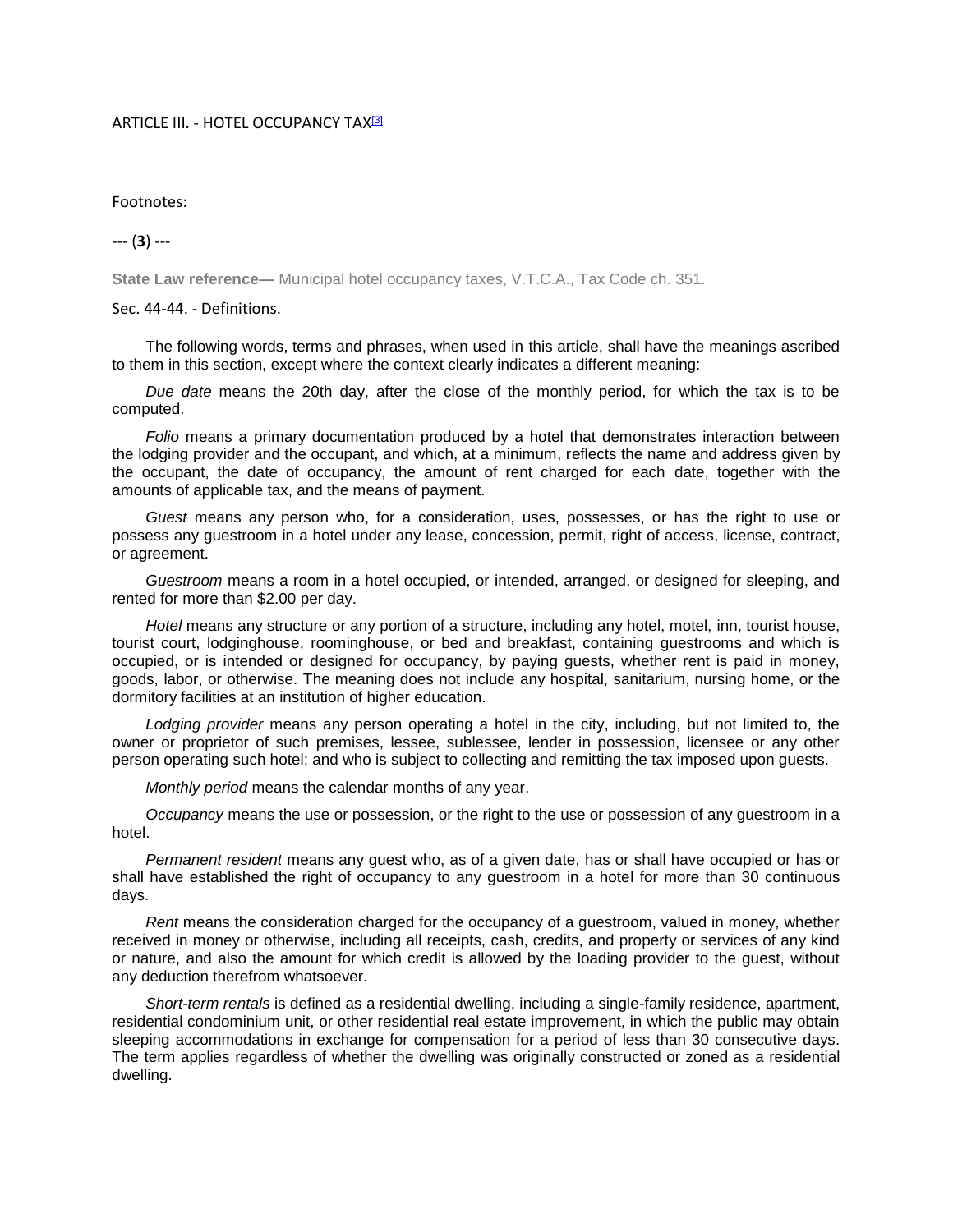*Tax* means the tax on occupants imposed by this article, as provided for by V.T.C.A., Tax Code ch. 351.

(Ord. No. 2005-14, § 1, 12-13-2005; Ord. No. 2017.06.13A, § 1, 6-13-2017)

Sec. 44-45. - Tax rate.

There shall be paid by the guest for every occupancy of a guestroom in the village a tax at the rate of four percent of the amount of rent unless an exception is provided under section 44-47.

(Ord. No. 2005-14, § 2, 12-13-2005)

Sec. 44-46. - Collection of tax by lodging provider.

Every lodging provider renting guestrooms in the village shall collect a tax of four percent on the amount of rent from the guest unless an exception is provided under section 44-47. The lodging provider shall provide a receipt to each guest, which receipt shall reflect both the amount of rent and the amounts of this and other tax applicable. This tax shall be due from the guest, and shall be collected by the lodging provider at the same time that the rent is collected. The lodging provider shall be liable for any amount of tax that he fails to collect appropriately, and must remit to the village any amount of tax collected in excess of that which should have been collected.

(Ord. No. 2005-14, § 3, 12-13-2005)

Sec. 44-47. - Exceptions.

- (a) No tax shall be collected from a guest after becoming a permanent resident. A guest becomes a permanent resident either after occupancy for 30 continuous days, or upon notifying the lodging provider in writing of his intention to occupy a guest room for longer than 30 continuous days and then proceeding to actually occupy the guestroom for such period. A guest who would express intent, but fails to stay 30 continuous days, is not a permanent resident and is not excepted from the tax. However, a guest who expresses intent and does stay is excepted from the tax as of the date he notified the lodging provider of his intention.
- (b) No tax shall be collected from the federal government nor an officer or employee of the government when traveling on government business and presenting official identification. The American Red Cross, federally chartered credit unions and the regional home loan banks are recognized as instrumentalities of the federal government.
- (c) No tax shall be collected from the following state quasi-governmental entities formed under the Texas Local Government, and Health and Safety Codes, nor an officer or employee of any thereof when presenting a hotel occupancy tax exemption certificate: public facility corporations, housing authorities, housing finance corporations, and health facilities development corporations.
- (d) No tax shall be collected from electric cooperatives formed under V.T.C.A., Utilities Code ch. 161, nor telephone cooperatives formed under V.T.C.A., Utilities Code ch. 162, nor an officer or employee of either thereof when presenting a hotel occupancy tax exemption certificate.
- (e) No tax shall be collected from a state officer or employee when presenting a photo identification card or other documentation that indicates that the bearer is exempt from paying hotel occupancy tax.
- (f) No tax shall be collected from a foreign diplomat when presenting a tax exemption card issued by the United States Department of State.

(Ord. No. 2005-14, § 4, 12-13-2005)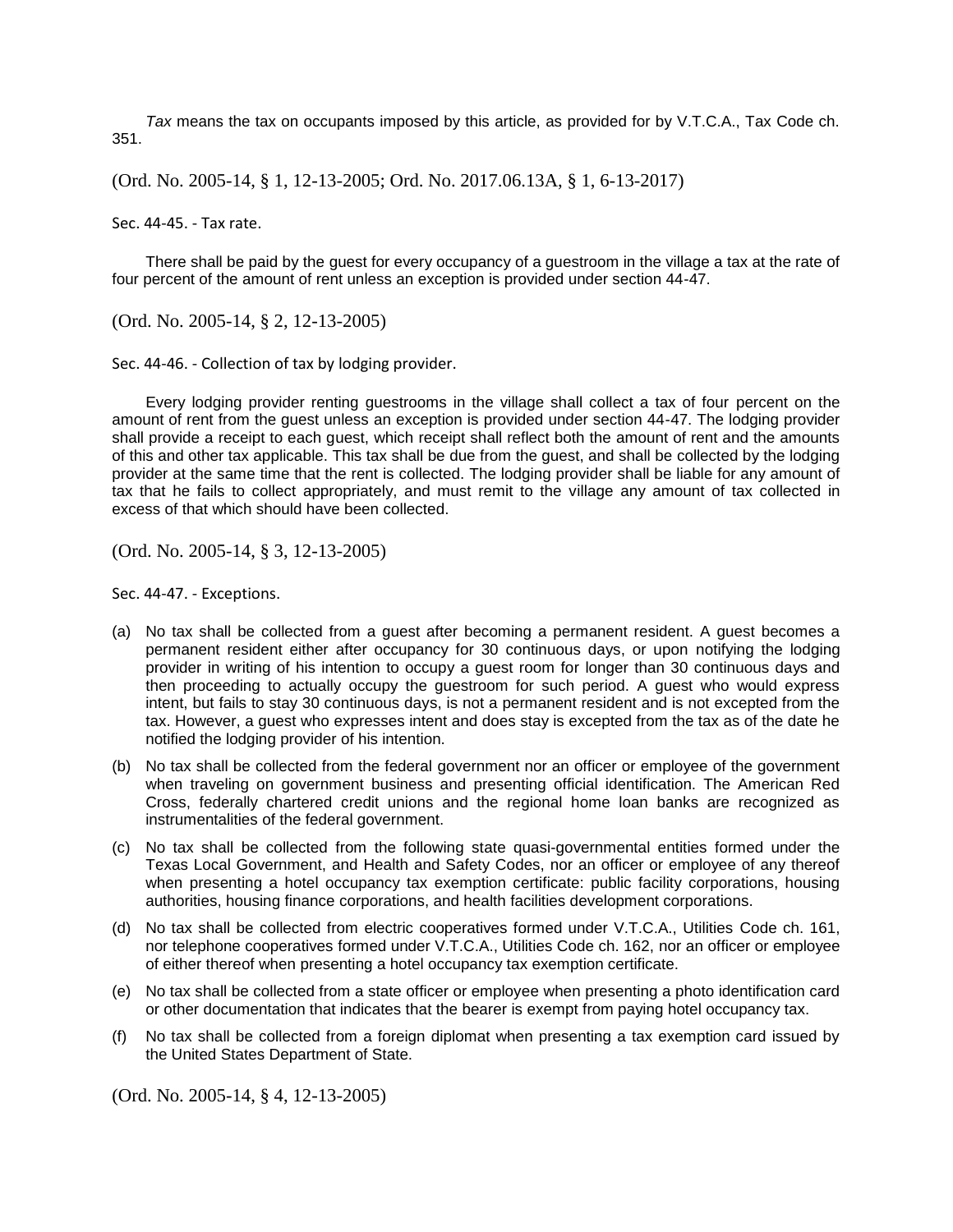Sec. 44-48. - Registration of lodging provider; form and contents; execution; certificate of authority.

- (a) The purpose of this section is to establish regulations for the use of residential single family dwelling units ("dwelling units" herein) as short-term rentals to ensure the collection and payment of hotel/motel occupancy taxes.
- (b) For purposes of this section: An owner shall designate the owner, or an agent or a representative to comply with the requirements of this section on behalf of the owner. The owner or designated agent or representative is referred to as "operator" herein.
- (c) The owner shall not be relieved from any personal responsibility or personal liability for noncompliance with any applicable law, rule or regulation pertaining to the use and occupancy of the residential dwelling unit as a short-term rental unit, regardless of whether such noncompliance was committed by the owner's authorized agent or representative or the occupants of the owner's shortterm rental unit or their guests.
- (d) This section is not intended to provide any owner of residential property with the right or privilege to violate any private conditions, covenants and restrictions applicable to the owner's property that may prohibit the use of such owner's residential property for short-term rental purposes as defined in this section.
- (e) The owner/operator who offers for rent or advertises for rent (in any manner) a short-term rental of a dwelling unit shall obtain a short-term rental registration and any other required documents from the village located at 1304 Monument Drive, Surfside Beach Texas 77541, the village may be contacted at 979-233-1531.
- (f) The owner/operator must submit the following information on a short-term rental registration form:
	- (1) The name, address, email and telephone number of the owner/operator of the subject shortterm rental unit;
	- (2) The name, address, email and 24-hour telephone number of the local contact person;
	- (3) The local contact person is the person designated by the owner or the operator who shall be available 24 hours per day, seven days per week for the purpose of:
		- a. Responding in person within one hour to complaints regarding the condition, operation, or conduct of occupants of the short-term rental unit; and
		- b. Taking remedial action to resolve any such complaints.
	- (4) The name and address of the proposed short-term rental unit;
	- (5) The number of bedrooms and the applicable overnight and daytime occupancy limit of the proposed short-term rental unit;
	- (6) The property ID number as listed on the Brazoria County Appraisal District; and
- (g) If any information on the registration form changes, the owner/operator must modify that information within 30 days.
- (h) Registration fee:
	- (1) The short-term rental registration form shall be accompanied by an initial registration fee as established by the city council.
		- a. The initial rental registration fee shall by \$50.00 per rental unit;
		- b. The initial rental registration fee is waived for those properties that have been properly remitting hotel occupancy tax.
	- (2) A registration is valid from the date the completed registration is filed with the village and payment of the registration fee has been made, unless the ownership of the short-term rental changes.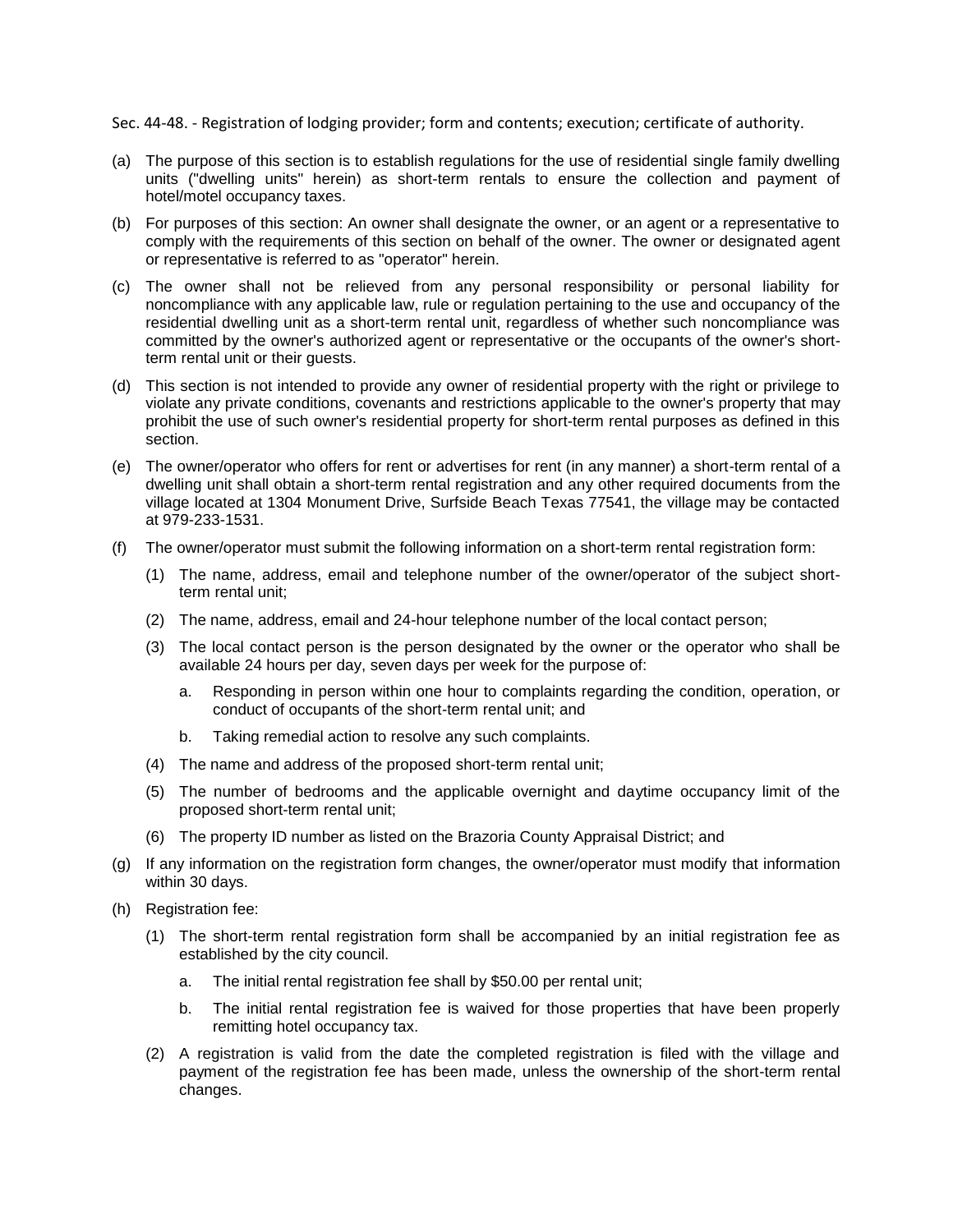- (3) Each property shall be issued a registration number.
- (i) The registration number must appear on any advertisement of the property available for short-term rental.

(Ord. No. 2005-14, § 5, 12-13-2005; Ord. No. 2017.06.13A, § 2, 6-13-2017)

Sec. 44-49. - Determination generally; returns; payments.

- (a) *Due date of taxes.* All amounts of such tax shall be due and payable to the finance director quarterly. The tax shall become delinquent for any 30-day period after the twentieth day of the succeeding quarter in which it remains unpaid.
- (b) *Penalty for failure to pay tax by due date.* A lodging provider who fails to make any return or to pay the amount of tax as prescribed shall be assessed a specific penalty to be added to the tax in the amount of five percent after 30 days; ten percent after 60 days; and 15 percent after 90 days.
- (c) *Acceptance of delinquent return and remittance without imposing penalty; authority; requirements.* If the failure to make any return or to pay the amount of tax by the due date results from providential cause shown to the satisfaction of the city council of the village by affidavit attached to the return, and remittance is made within ten days of the due date, such return may be accepted exclusive of penalty.
- (d) *Waiving of penalty.* Only the city council of the village may waive the penalty prescribed.
- (e) *Return; remittance; time of filing; lodging providers required to file; contents.* On or before the 20th day of the month succeeding each quarterly period, a return for the preceding quarterly period together with appropriate remittance shall be filed with the finance director. The return shall report the gross rent, taxable rent, and nontaxable rent earned, the amount of tax collected or otherwise due for the period, and such other information as may be required by the finance director.
- (f) *Extension of time of filing; authority; requirements; remittance; penalty and interest.* The city council of the village may, for good cause, extend the time for making returns for not longer than 30 days. No extension shall be valid unless granted in writing upon written application of the lodging provider. Such grant may not be applicable for longer period than 12 consecutive months. A lodging provider granted an extension shall remit tax equaling not less than 100 percent of the tax paid for the corresponding period of the prior fiscal year; such remittance to be made on or before the date the tax would otherwise come due without the grant of extension. No penalty shall be charged during the extension period.
- (g) *Collection fee allowed lodging providers.* Lodging providers collecting the tax shall be allowed a percentage of the tax due and accounted for and shall be reimbursed in the form of a deduction in submitting, reporting and paying the amount due, if the amount is not delinquent at the time of payment. The rate of the deduction shall be one percent of the amount due, but only if the amount due was not delinquent at the time of payment.

(Ord. No. 2005-14, § 6, 12-13-2005; Ord. No. 2006-2, 1-10-2006; Ord. No. 2008-5, 5-13-2008)

Sec. 44-50. - Deficiency determinations.

- (a) *Recomputation of tax; authority to make; basis of recomputation.* If the finance director is not satisfied with the return or returns of the tax or the amount of the tax required to be paid to the village by any lodging provider, he may compute and determine the amount required to be paid upon the basis of any information within his possession or that may come into his possession, one or more deficiency determinations may be made of the amount due for one or more quarterly periods.
- (b) *Penalty.* Penalty shall be assessed upon the amount of any determination, as provided by section 44-49.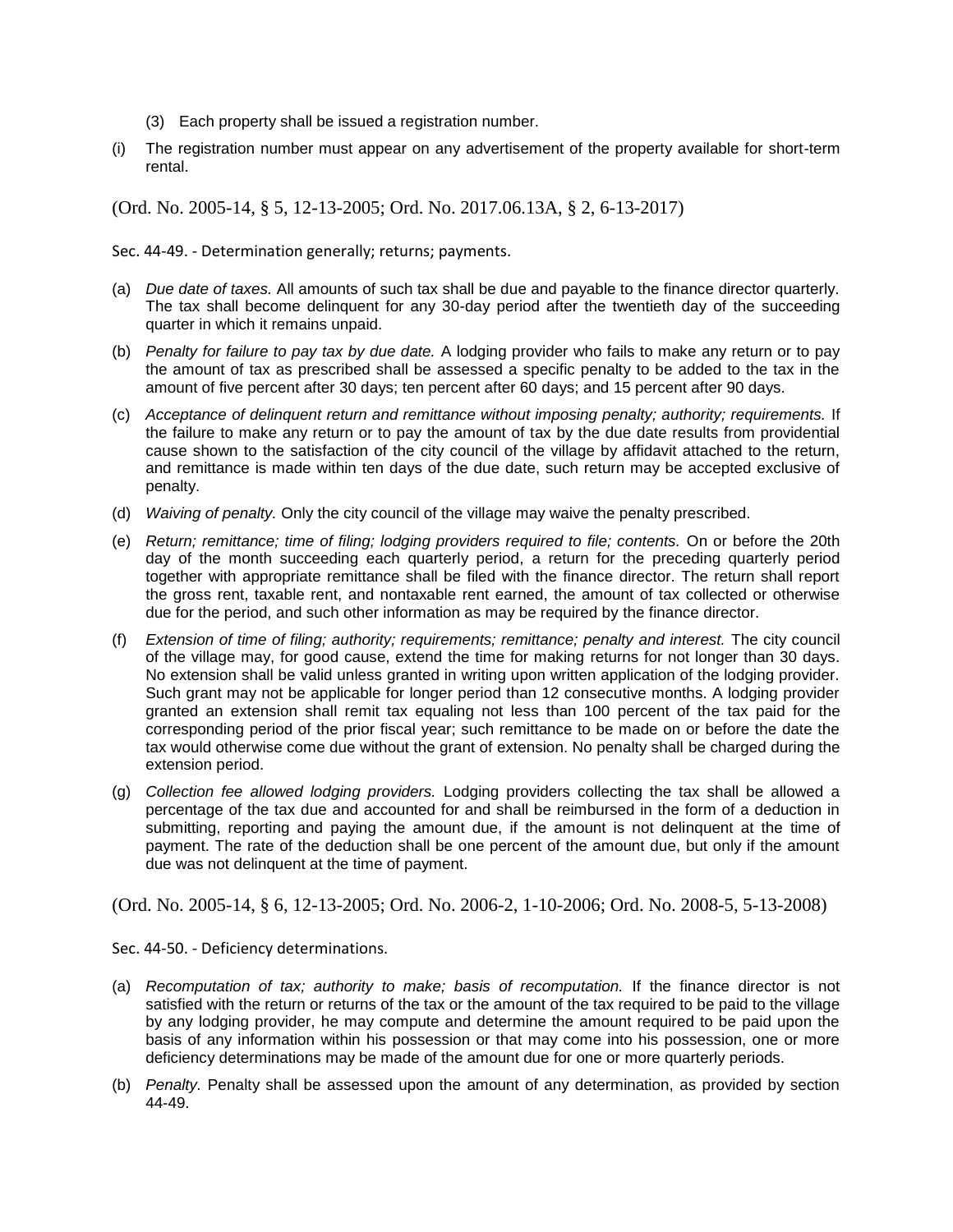- (c) *Notice of determination; service of.* The finance director shall give to the lodging provider written notice of his determination. The notice may be served personally or by mail. If by mail, such service shall be addressed to the lodging provider at his address as it appears in the records of the village. Service by mail is complete when delivered by certified mail with a receipt signed by the addressee, or when made by statutory overnight delivery.
- (d) *Time within which notice of deficiency determination to be mailed.* Except in cases of failure to make a return or of fraud, every notice of deficiency determination shall be mailed within four years after the 20th day of the calendar month following the quarterly period for which the amount is proposed to be determined, or within four years after the return is filed, whichever period should last expire.
- (e) *Appeal or protest of deficiency determination.* Within ten days of being served a notice of deficiency determination, the lodging provider may contest such in writing addressed to the finance director. The lodging provider shall include such documents as he believes may present grounds for abatement of the determination. The finance director shall give written notice of his decision to the lodging provider in the same manner as provided in subsection (c) of this section. The decision of the finance director shall be deemed final unless an appeal is made in writing to the city council with ten days of the lodging provider having been served with the finance director's decision. The city council shall approve or disapprove the appeal, and notify the appellant of its decision.

(Ord. No. 2005-14, § 7, 12-13-2005; Ord. No. 2006-2, 1-10-2006)

Sec. 44-51. - Determination if no return made.

- (a) *Estimate of gross receipts.* If any lodging provider fails to make a return, the finance director shall make an estimate of the amount of the gross receipts of the lodging provider, or as the case may be, of the amount of total rentals in the village which are subject to the tax. The estimate shall be made for the period or periods in respect to which the lodging provider failed to make the return, and shall be based upon the returns from the preceding calendar year. This estimate shall be considered prima facie correct. Written notice shall be given in the manner prescribed in section 44-50(c), and the lodging provider shall enjoy the same rights of protest as prescribed in section 44-50(e).
- (b) *Penalty.* Penalty assessed upon the amount of any determination shall be, as provided by section 44-49.

(Ord. No. 2005-14, § 8, 12-13-2005)

Sec. 44-52. - Collection of tax.

- (a) *Action for delinquent tax; time for.* At any time within four years after any tax or any amount of tax required to be collected becomes due and payable, and at any time within four years after the delinquency of any tax or any amount of tax required to be collected, the city council may bring an action in a court of competent jurisdiction in the name of the village to collect the amount delinquent together with penalty, court fees, filing fees, attorney's fees and other legal fees incident thereto. The city council may also seek to have the lodging provider enjoined from operating the hotel until such time as the delinquency is paid, as well as to require forfeiture of any applicable collection fee retained by the lodging provider.
- (b) *Lodging provider selling or quitting business.* If any lodging provider liable for any amount under this article sells out his business or quits his business, he shall make a final return and remittance within 15 days after the date of selling or quitting the business.
- (c) *Duty of successors or assignees of lodging provider to withhold tax from purchase money.* If any lodging provider liable for any amount of tax, interest or penalty under this article sells out his business or quits the business, his successors or assigns shall withhold sufficiently from the purchase price to cover such amount until the former owner produces from the finance director either a receipt reflecting full payment or a certificate stating that no amount is due.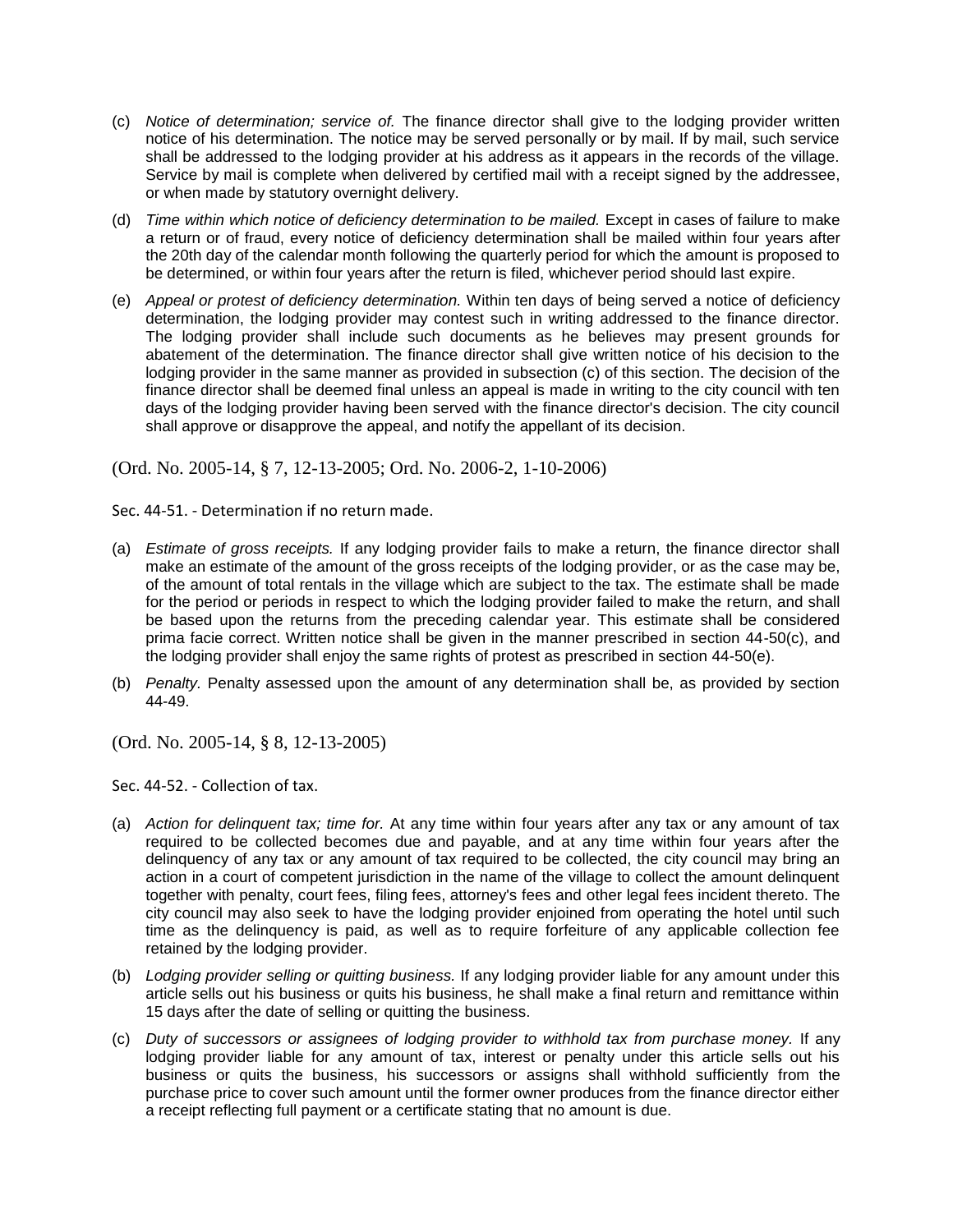- (d) *Liability for failure to withhold.* If the purchaser of a business fails to withhold from the purchase price as required, he shall be personally liable for the payment of the amount required to be withheld by him to the extent of the purchase price.
- (e) *Credit for tax or penalty paid more than once or erroneously or illegally collected.* Whenever the amount of any tax or penalty has been paid more than once, or has been erroneously or illegally collected or received by the village, it may be refunded by the city council. If the lodging provider or person determines that he has overpaid or paid more than once, which fact has not been determined by the finance director, such person shall have four years from the date of payment to file a claim in writing stating the specific ground upon which the claim is founded. The claimant may request a hearing before the city council at which the claim and any other information available will be considered. The city council shall approve or disapprove the claim, and notify the claimant of its action.

(Ord. No. 2005-14, § 9, 12-13-2005)

Sec. 44-53. - Administration of article; recordkeeping.

- (a) *Authority of finance director.* The finance director shall administer and enforce the provisions of this article for the collection of the tax.
- (b) *Records required from lodging providers, etc.; form.* Every lodging provider renting guestrooms in the village shall preserve, for a minimum of four years, all folios, receipts, certificates of exemption and such other documents as the finance director may prescribe, and in such form as he may require. The records shall at all times be available for examination within the village.
- (c) *Examination of records; audits.* The finance director or any person authorized in writing by him may examine the books, papers, records, financial reports, equipment and other facilities of any lodging provider renting guestrooms and any lodging provider liable for the tax, in order to verify the accuracy of any return made, or if no return is made by the lodging provider, to ascertain and determine the amount required to be paid. Such examination shall be conducted at the place of lodging provision, unless the finance director shall authorize another place within the village. In the event that the tax has been delinquent for at least two complete fiscal quarters, the reasonable cost of the examination may be assessed against the lodging provider.
- (d) *Authority to require reports; contents.* In administration of the provisions of this article, the finance director may require the filing of reports by any person or class of persons having in their possession or custody information relating to the rental of guestrooms which are subject to the tax. The reports shall be filed with the finance director when required by the official, and shall set forth the rental charged for each occupancy, the dates of occupancy, the basis for exemption, or such other information as the finance director may prescribe.

(Ord. No. 2005-14, § 10, 12-13-2005)

Sec. 44-54. - Compliance—Penalty provision.

- (a) The owner/operator shall comply with all applicable laws, rules and regulations pertaining to the use and occupancy of the subject short-term rental unit and shall submit a monthly report to the village, on the appropriate hotel occupancy tax collection report form, even if the short-term rental unit was not rented during any such month.
- (b) Any lodging provider who fails, neglects or refuses to collect the tax as provided by section 44-46 shall be deemed guilty of a misdemeanor. Any lodging provider who fails or refuses to make any return as provided by section 44-49, to keep adequate records or to open them for inspection by the village, or to furnish other data reasonably requested by the city council shall be deemed guilty of a misdemeanor. Any lodging provider who makes a false or fraudulent return with intent to evade the